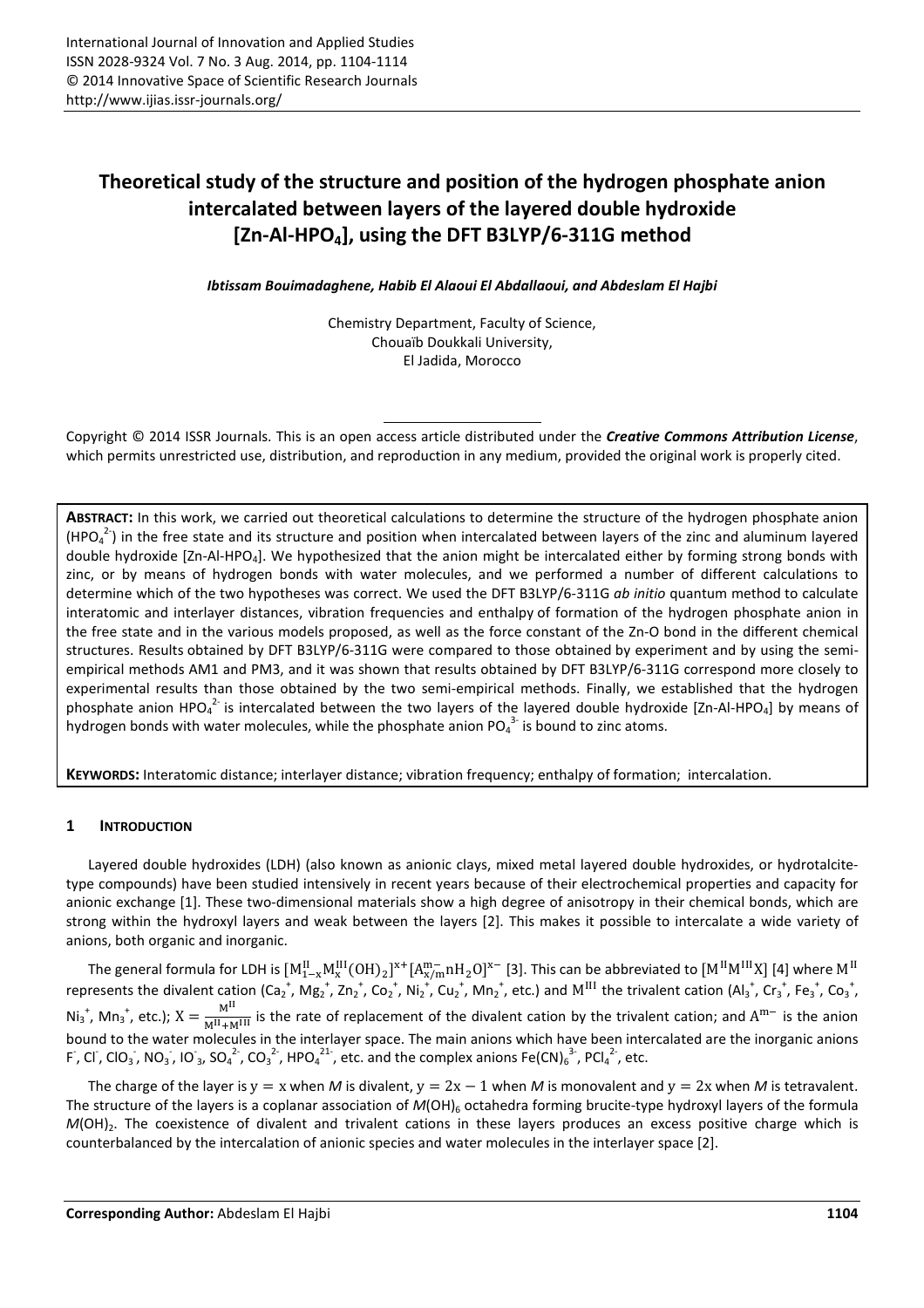Study of the structural arrangement of the water molecules, anions and other molecular species within the interlayer space enables us to understand the reactions which take place in various technical, physical-chemical and biological procedures. The aim of the present study was to compare experimental results with results of theoretical calculations concerning the hydrogen phosphate anion in the free state, when bound to water molecules by means of hydrogen bonds, and intercalated between the layers of the LDH  $[Zn-AI-HPO<sub>4</sub>].$ 

The hydrogen phosphate anion is used among other things in agricultural fertilizers, but in the free state the anion dissolves rapidly in water and is dispersed in the soil. Intercalating the anion within a LDH enables it to remain useful for longer. In our study we attempted to determine the most stable configuration of the hydrogen phosphate anion intercalated in the layered double hydroxide  $[Zn-AI+HPO<sub>4</sub>]$ . We used density functional theory (DFT) B3LYP/6-311G to calculate interatomic and interlayer distances, vibration frequencies and enthalpies of formation of the intercalation of the hydrogen phosphate anion [5] as well as the force constant of the Zn-O bond in the various chemical systems considered. We then compared our results with values calculated using the semi-empirical methods AM1 and PM3 [6].

### **2 METHODS OF THEORETICAL CALCULATION**

Optimization of the geometric parameters of the molecules studied and calculation of interatomic and interlayer distances, vibration frequencies and enthalpies of formation of intercalation of the hydrogen phosphate anion as well as force constants of the Zn-O bond in the various chemical systems proposed were carried out using the DFT method B3LYP with the base 6-311G [7], using Gaussian 09 software [8].

In previous work we used the semi-empiric methods AM1 and PM3 [6] to determine the behavior of the hydrogen phosphate anion intercalated between layers of the LDH  $[2n-AI+HPO<sub>4</sub>]$  and compared the results with experimental results, in order to establish the relation between experimental results and theory. In the present study we applied DFT B3LYP to complete these studies, using a number of different bases (STO-3G, 3-21G, 6-31G, 6-311G, SDD), and found that only 6-311G gave results which corresponded to experimental results. In this paper therefore we shall limit our discussion to results obtained using B3LYP/6-311G.

### **3 RESULTS AND DISCUSSION**

## **3.1 STRUCTURAL STUDY OF THE HPO<sup>4</sup> 2- ANION IN THE FREE STATE**

The hydrogen phosphate anion shown in Figure 1 possesses a number of structures which contribute to its stability by resonance. The geometric parameters (Table I) show that the distance  $P_1-O_5$  is greater than the three others. The symmetry of the HPO<sub>4</sub><sup>2-</sup> anion is therefore assimilated experimentally to a pseudo C<sub>3v</sub> symmetry [9] and theoretically to a C<sub>s</sub> symmetry.



*Fig. 1. HPO<sup>4</sup> 2- (hydrogen phosphate) anion* 

NB. 1P in the above diagram corresponds to  $P_1$  in the text and in Table 1, 2O corresponds to  $O_2$  and so on.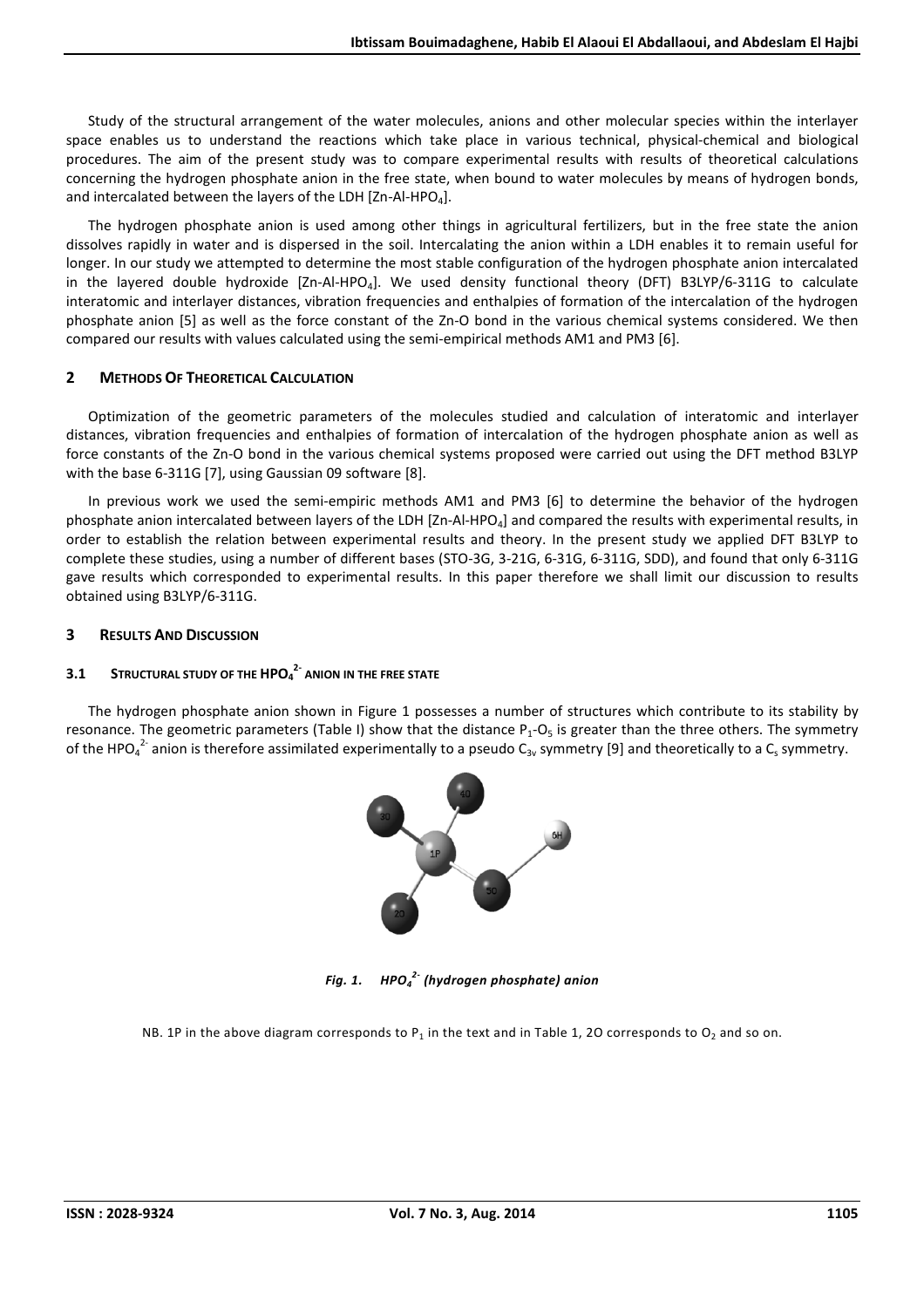|             |                      | Distances (Å) | Absolute error (Å) |                 |                      |       |                 |
|-------------|----------------------|---------------|--------------------|-----------------|----------------------|-------|-----------------|
|             | DFT B3LYP/<br>6-311G | AM1           | PM <sub>3</sub>    | Experimental    | DFT B3LYP/<br>6-311G | AM1   | PM <sub>3</sub> |
| $P_1 - O_4$ | 1.624                | 1.515         | 1.584              | 1,53            | 0.094                | 0.015 | 0.054           |
| $P_1 - O_2$ | 1.597                | 1.509         | 1.574              | 1.522           | 0.075                | 0.013 | 0.052           |
| $P_1 - O_3$ | 1.597                | 1.509         | 1.574              | 1.519           | 0.078                | 0.01  | 0.055           |
| $P_1 - O_5$ | 1.796                | 1.702         | 1.823              | 1.587           | 0.209                | 0.115 | 0.236           |
| $O_5 - H_6$ | 1.018                | 0.948         | 0.943              | $\qquad \qquad$ |                      |       |                 |

*Table 1. Optimized geometric parameters of the HPO<sup>4</sup> 2- anion* 

|             |                             | Angles $\theta$ (°) |                 |  |  |  |  |
|-------------|-----------------------------|---------------------|-----------------|--|--|--|--|
|             | <b>DFT</b><br>B3LYP/ 6-311G | AM1                 | PM <sub>3</sub> |  |  |  |  |
| $O_3P_1O_4$ | 115.295                     | 115.316             | 114.453         |  |  |  |  |
| $O_2P_1O_4$ | 115.316                     | 115.765             | 114.453         |  |  |  |  |
| $O_5P_1O_4$ | 92.018                      | 97.0357             | 99.7515         |  |  |  |  |
| $H_6O_5P_1$ | 86.3801                     | 107.436             | 107.055         |  |  |  |  |

Interatomic distances calculated using DFT B3LYP/6-311G are close to those obtained by X-ray diffraction [10]. Absolute error is around 0.1% except for the distance  $P_1 - O_5$ , for which it is around 0.2%.

Table 2 shows the vibration frequencies of the hydrogen phosphate anion in the free state, the PO<sub>4</sub><sup>3-</sup> base matrix [11], the hydrogen phosphate anion bound to water molecules [12] and the same anion intercalated between layers of the LDH [Zn-Al-HPO4] [13].

|                                  | Vibration frequencies (cm <sup>-1</sup> ) |                |       |       |  |  |  |
|----------------------------------|-------------------------------------------|----------------|-------|-------|--|--|--|
|                                  | $\mathbf{v}_1$                            | V <sub>2</sub> | $V_3$ | $V_4$ |  |  |  |
| HPO <sub>4</sub> <sup>2</sup>    | 932                                       | 417            | 1059  | 557   |  |  |  |
| PO <sub>4</sub> <sup>3</sup>     | 940                                       | 420            | 1020  | 560   |  |  |  |
|                                  |                                           |                | 1135  | 575   |  |  |  |
| $Na2HPO4.2H2O$                   | 993                                       |                | 1120  | 558   |  |  |  |
|                                  | 953                                       |                | 1070  | 539   |  |  |  |
|                                  |                                           |                | 1055  | 520   |  |  |  |
|                                  |                                           |                |       | 590   |  |  |  |
| Na <sub>2</sub> HPO <sub>4</sub> | 948                                       | 461            | 1150  | 570   |  |  |  |
|                                  |                                           |                | 1068  | 547   |  |  |  |
|                                  |                                           |                |       | 522   |  |  |  |
| $[Zn-AI-HPO4]$                   | 780                                       | -              | 1030  | 550   |  |  |  |

*Table 2. Vibration frequencies (cm-1)* 

Table 2 shows that vibration modes  $v_1$ ,  $v_2$ ,  $v_3$  and  $v_4$  are active in infrared for the HPO<sub>4</sub><sup>2-</sup> anion and for the anion of the base matrix PO<sub>4</sub><sup>3</sup> in the free state. However, the frequency corresponding to  $v_2$  is inactive for the HPO<sub>4</sub><sup>2</sup> anion when it is bound to water molecules and when it is intercalated in the LDH [Zn-Al-HPO<sub>4</sub>], which might indicate that the C<sub>s</sub> symmetry of the HPO $_4^2$  anion intercalated between the LDH layers is maintained (one anion bound to one or two zinc atoms) or transformed into D<sub>2h</sub> (two anions bound to two zinc atoms), as described below. We hypothesized that the HPO<sub>4</sub><sup>2-</sup> anion may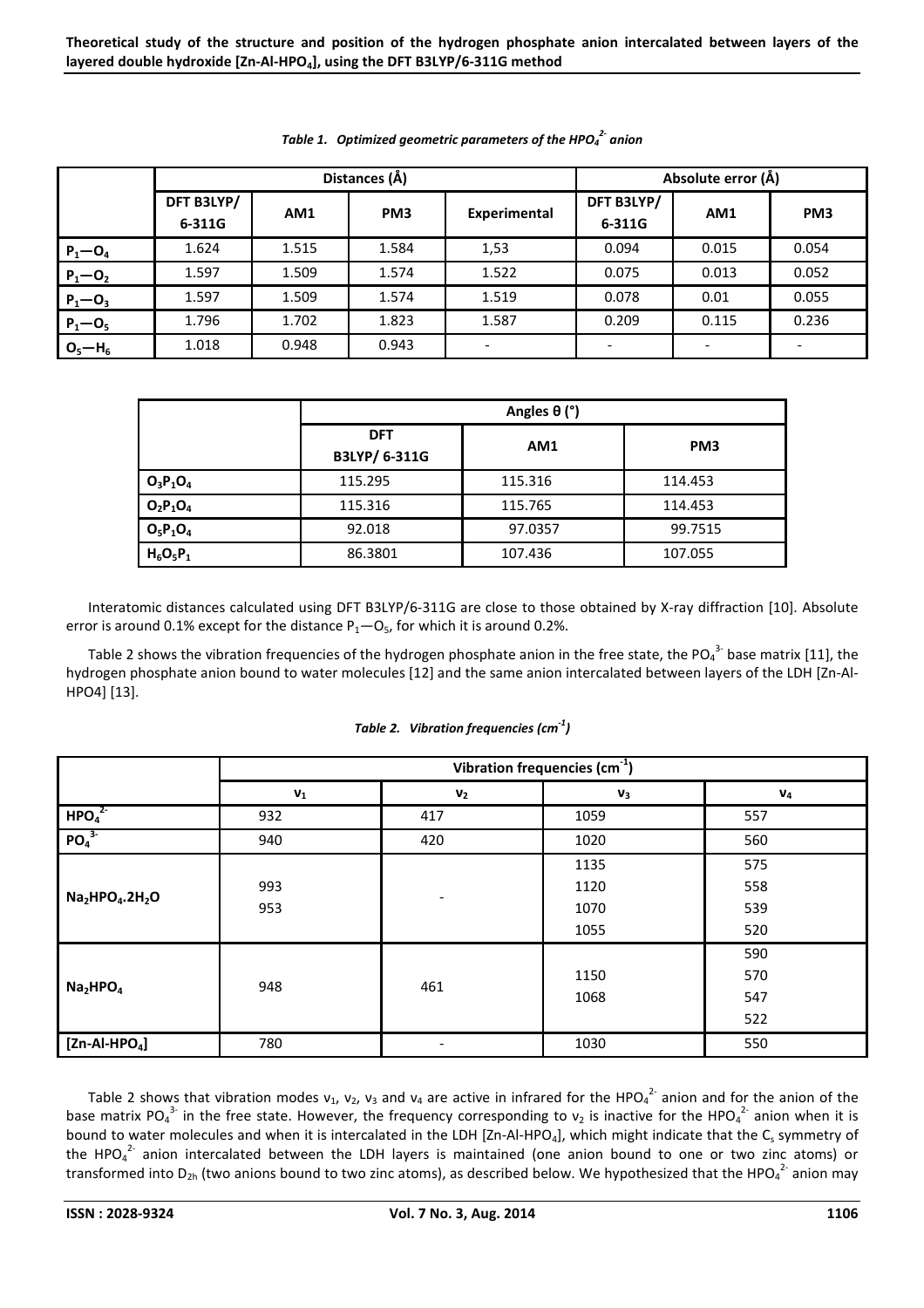be intercalated within the [Zn-Al-HPO<sub>4</sub>] phase either by strong bonds with the zinc atoms, or by hydrogen bonds with the water molecules. In order to check these hypotheses, we calculated the vibration frequencies in each case.

### **3.2 STRUCTURAL STUDY OF THE PO<sup>4</sup> 3- ANION IN THE INTERLAYER SPACE**

The interaction between the intercalated anion and the hydroxyl layer depends upon the intrinsic characteristics of the anionic species. These characteristics also affect the maximum temperature at which the layered structure is maintained [14]. In the case under study here, the interlayer distance is considerably reduced, from 10.51Å to 6.98Å [15], by the departure of the water molecules when the hydrogen phosphate ions are intercalated in accordance with the following equation:

$$
M - \mathrm{OH} + \mathrm{PO}_3 - \mathrm{OH} \rightarrow M - \mathrm{O} - \mathrm{PO}_3 + \mathrm{H}_2\mathrm{O}
$$

The anion intercalated in the interlayer space liberates one hydrogen atom when it binds to a metallic cation which itself liberates one hydroxyl group. When heated to 100°C so that the water molecules are driven off, a contracted phase is obtained in which the position of the anions is stable [16]. The theoretical distance *d* (Figure 2) is the sum of the height *h* of the phosphate anion PO<sub>4</sub><sup>3-</sup> obtained using DFT B3LYP/6-311G, the distance between two hydroxyl groups along the *c* axis of the same layer (2Å) and the distance between the anion and the layer (2.80Å), i.e. a total of 4.80 Å.



*Fig. 2. Reconfiguration of the interlayer space following grafting of the PO<sup>4</sup> 3- anion* 

The distance *h* can be determined by calculating the height of the regular pyramid of triangular base whose corners are hydrogen atoms. The PO<sub>4</sub><sup>3-</sup> anion may be compared to a regular tetrahedron ABCD whose six edges are all the same length and whose four faces are equilateral triangles (Figure 3).

The height [AH] passes through the intersection of the median lines of the equilateral triangle forming the base. (M and N are the halfway points along the edges). Applying Pythagorus' theorem to the triangle BNC with a right angle at N, and then to the triangle AHN with a right angle at H, we obtain the following equation:

√6

$$
\cdot e.
$$

i.e.

$$
AH = \frac{\sqrt{6}}{3}AB
$$

$$
h = \frac{\sqrt{6}}{3}O_iO_j
$$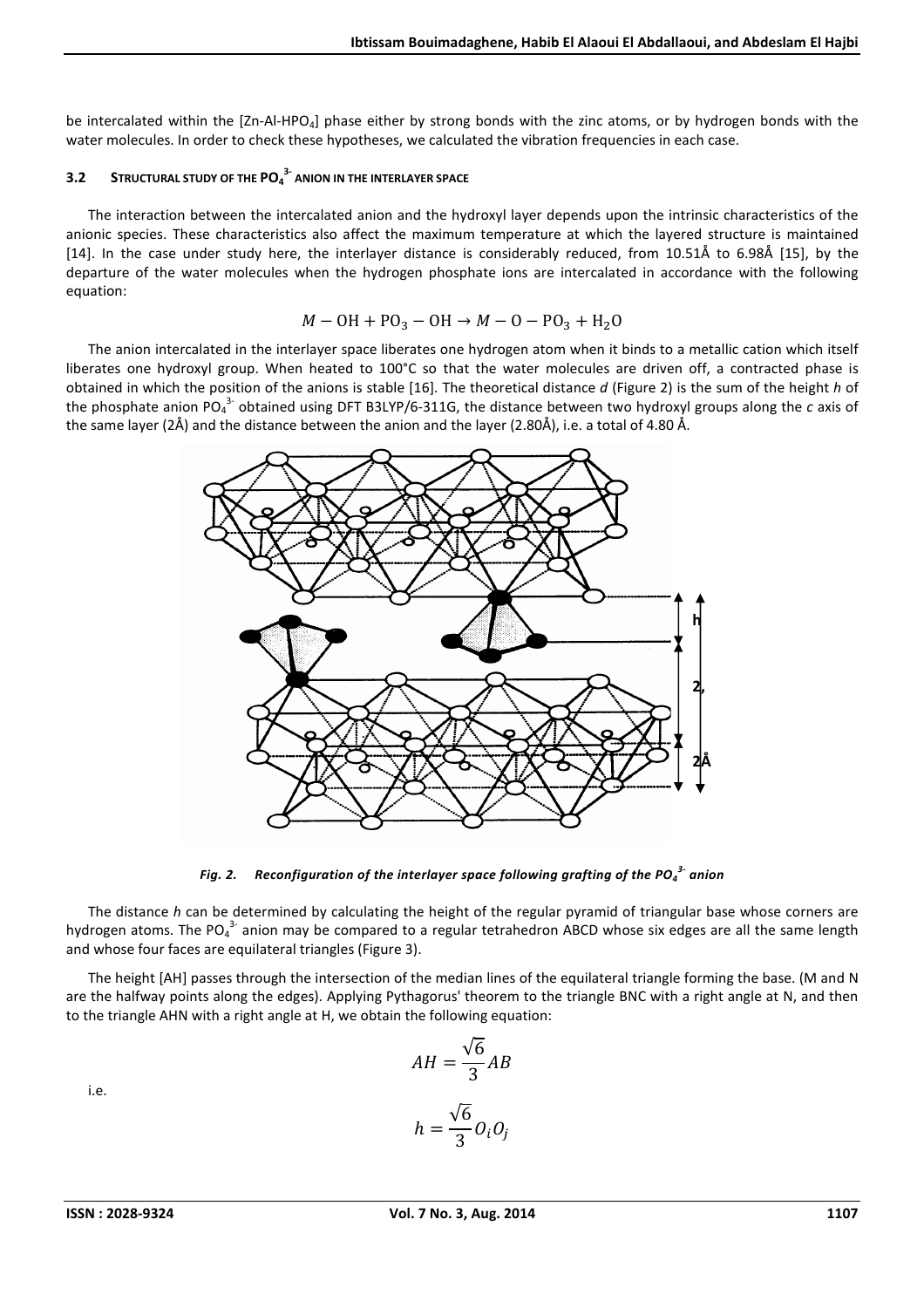

*Fig. 3. 3- anion compared to a regular tetrahedron* 

The interatomic distances O<sub>i</sub>-O<sub>i</sub> as calculated [6] and the interlayer distance *d* calculated using the method DFT B3LYP/6-311G, AM1 and PM3 are shown in Table 3, together with the distance *d* obtained experimentally [15].

|                                                     | DFT B3LYP/<br>6-311G | AM1  | PM <sub>3</sub> |
|-----------------------------------------------------|----------------------|------|-----------------|
| Interatomic distance O <sub>i</sub> -O <sub>i</sub> | 2.68                 | 2.54 | 2.71            |
| Height h (Å)                                        | 2.18                 | 2.07 | 2.21            |
| Distance d: calculated (Å)                          | 6.98                 | 6.87 | 7.01            |
| Distance d: experimental (Å)                        |                      | 6.98 |                 |
| Absolute error (Å)                                  | 0                    | 0.11 | 0.03            |
| Relative error (%)                                  | 0                    | 1.58 | 0.43            |

*Table 3. Theoretical and experimental interlayer distances of intercalation of the PO<sup>4</sup> 3- anion* 

Calculation using DFT B3LYP/6-311G gave the same result as that obtained experimentally, namely 6.98 Å with 0% error (Table 3), showing that this is the most reliable method. These results show that the phosphate anion has indeed been grafted to the layers, with the formation of new  $Zn-O-PO<sub>3</sub>$  bonds.

### **3.3 THE HPO<sup>4</sup> 2- ANION IN STRONG BONDS**

A number of different models may be proposed for this structure. Strong bonds may form randomly between the HPO $_4$ <sup>2</sup> anions and the two metals in the layer. The divalent metal is present in significantly greater quantity than the trivalent metal, which leads us to suggest four main models (Figure 4) for which the geometric parameters, theoretical interlayer distance, vibration frequencies, enthalpies of formation and force constants can be calculated.

Model A: One HPO<sub>4</sub><sup>2-</sup> anion bound to one zinc atom with C<sub>s</sub> symmetry. Model B: One HPO $_4^2$  bound to two zinc atoms in the same layer with C<sub>s</sub> symmetry. Model C: One HPO $_4^2$  anion bound to two zinc atoms in the same layer with C<sub>s</sub> symmetry. Model D: Two HPO<sub>4</sub><sup>2-</sup> anions bound to two zinc atoms in two successive layers with D<sub>2h</sub> symmetry.

In order to determine which of the four models is the most stable, we calculated their geometric parameters using DFT B3LYP/6-311G (Tables 4 and 5), fundamental vibration frequencies (Table 6) and enthalpies of formation (Table 7). We also calculated the force constants of the Zn-O bonds in the models A, B, C and D (Table 8).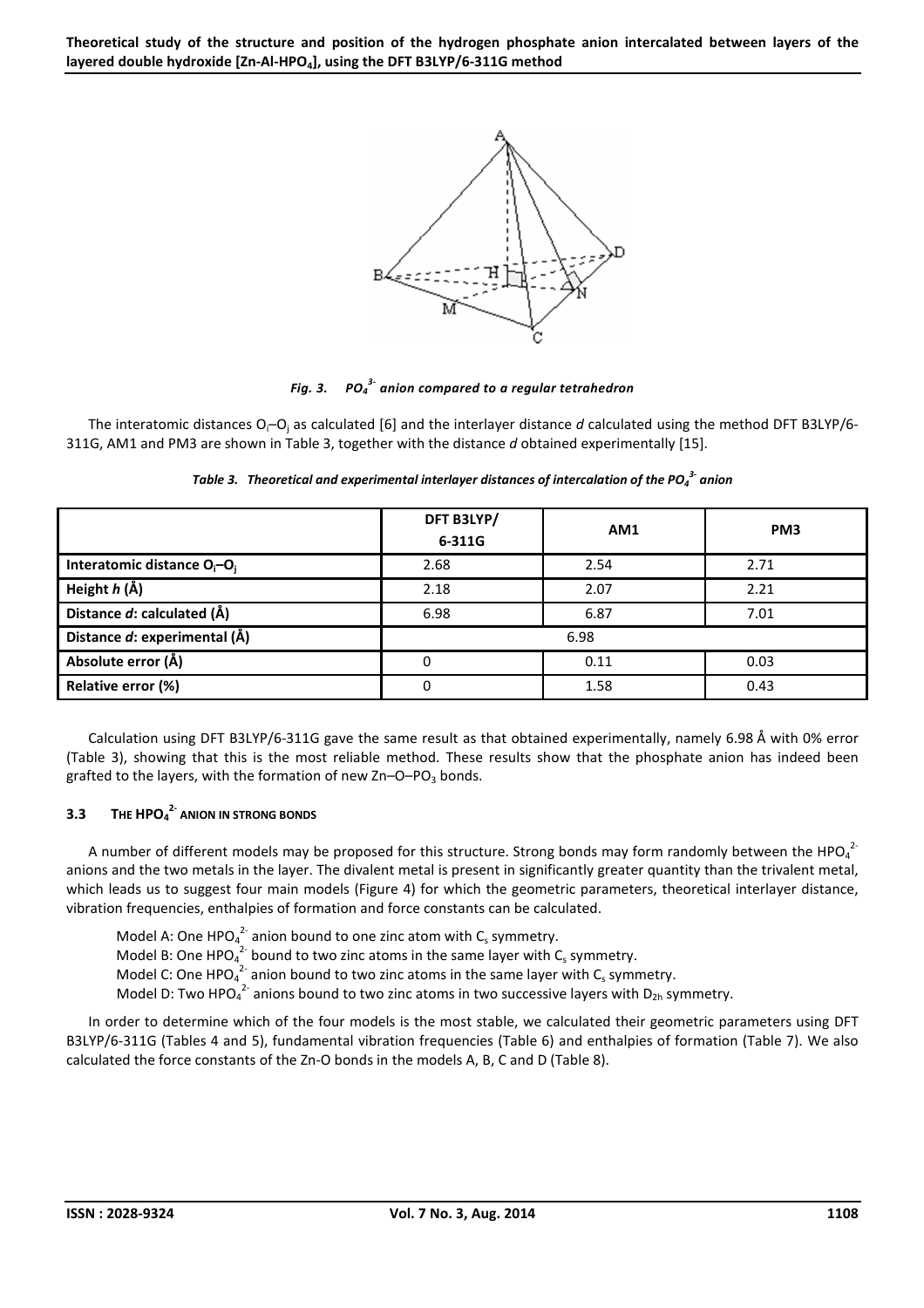

*Fig. 4. Fig. 4. Models A, B, C and D*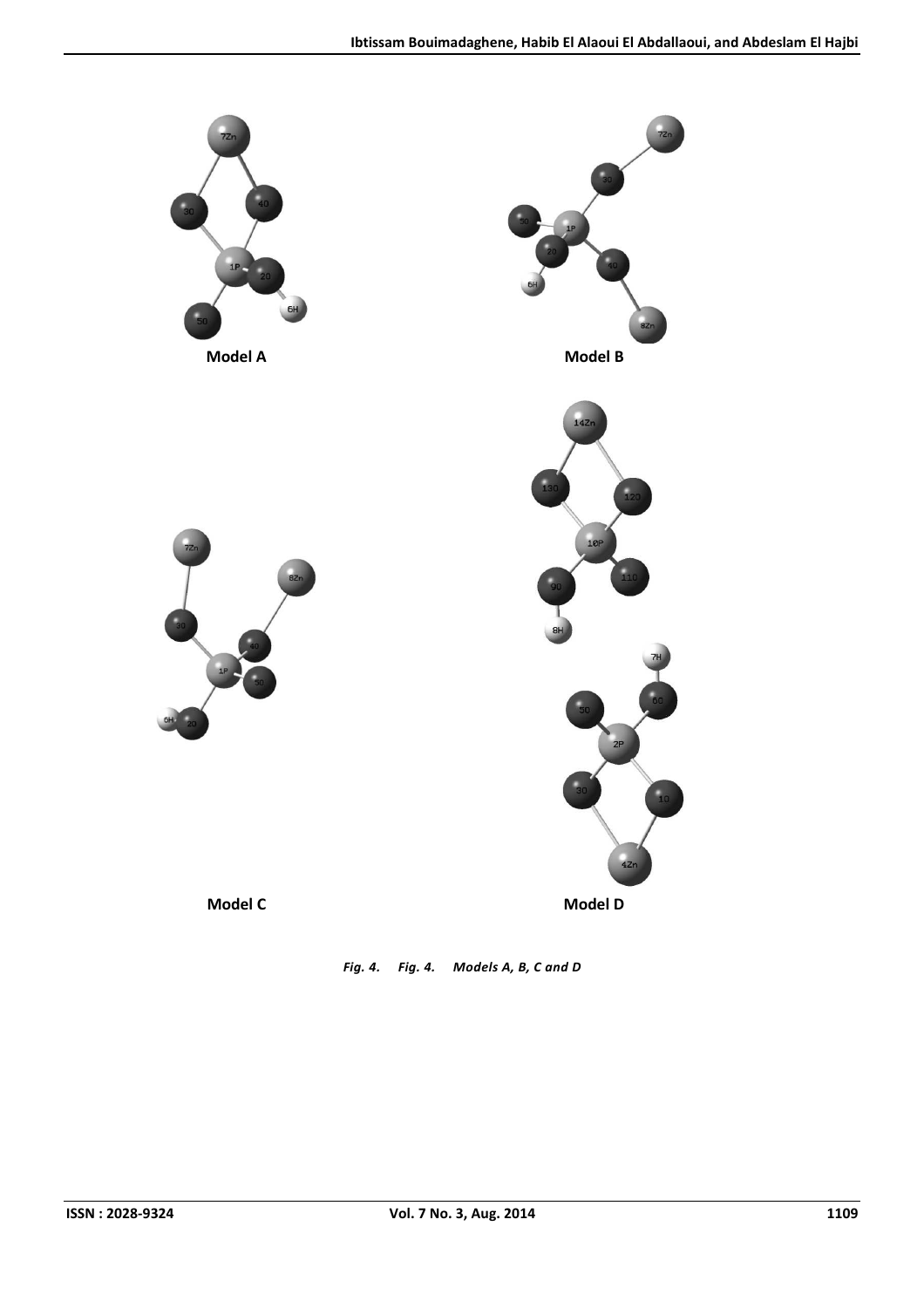#### *Table 4. Models A, B, C and DOptimized geometric parameters of the three models A, B and C*

|                         |                               | <b>Model A</b> |                 |                               | <b>Model B</b> |                 | <b>Model C</b>                |         |                 |
|-------------------------|-------------------------------|----------------|-----------------|-------------------------------|----------------|-----------------|-------------------------------|---------|-----------------|
|                         | <b>DFT</b><br><b>B3LYP/6-</b> | AM1            | PM <sub>3</sub> | <b>DFT</b><br><b>B3LYP/6-</b> | AM1            | PM <sub>3</sub> | <b>DFT</b><br><b>B3LYP/6-</b> | AM1     | PM <sub>3</sub> |
|                         | 311G                          |                |                 | 311G                          |                |                 | 311G                          |         |                 |
|                         |                               |                |                 |                               | Distance (Å)   |                 |                               |         |                 |
| $P_1 - O_3$             | 1.739082                      | 1.71712        | 1.60028         | 1.681749                      | 1.71712        | 1.68504         | 1.656102                      | 1.55495 | 1.64648         |
| $P_1 - O_4$             | 1.739091                      | 1.71712        | 1.60028         | 1.681915                      | 1.71712        | 1.68504         | 1.645126                      | 1.55495 | 1.64648         |
| $P_1 - O_5$             | 1.571209                      | 1.46123        | 1.4574          | 1.572174                      | 1.46123        | 1.46807         | 1.585770                      | 1.46441 | 1.47422         |
| $P_1 - O_2$             | 1.715401                      | 1.68918        | 1.60285         | 1.699679                      | 1.68918        | 1.69809         | 1.740920                      | 1.6118  | 1.70424         |
| $O_2-H_6$               | 0.972861                      | 0.944321       | 0.95467         | 0.971949                      | 0.944321       | 0.9444          | 0.971538                      | 0.95291 | 0.94397         |
| $Zn_7$ -O <sub>3</sub>  | 1.923754                      | 1.84349        | 1.9427          | 1.893481                      | 1.84349        | 1.82847         | 1.924056                      | 1.93609 | 1.7973          |
| $Zn_8$ -O <sub>4</sub>  |                               |                |                 | 1.893431                      | 2.01384        | 1.82847         | 1.893571                      | 1.93609 | 1.7973          |
| $Zn_7$ -Zn <sub>8</sub> |                               |                |                 | 2.546                         |                |                 | 6.282                         |         |                 |

N.B. Values calculated by AM1 and PM3 are those we obtained in a previous study [6]. This study did not include values for  $Zn<sub>7</sub>$ -Zn<sub>8</sub>.

|              |          |           |           |          | Angle $\theta$ (°) |                    |          |           |           |
|--------------|----------|-----------|-----------|----------|--------------------|--------------------|----------|-----------|-----------|
| $O_4P_1O_3$  | 90.6175  | 90.34999  | 92.0608   | 100.9515 | 96.78386           | 107.17484 99.2983  |          | 99.21509  | 99.43587  |
| $O_5P_1O_3$  | 119.6429 | 121.95194 | 120.8876  | 114.6592 | 119.8831           | 116.37134 117.5566 |          | 118.99216 | 118.66946 |
| $O_2P_1O_3$  | 103.0951 | 106.74618 | 105.07443 | 106.5414 | 106.15715          | 102.88384 105.4555 |          | 106.68648 | 104.89996 |
| $H_6O_2P_1$  | 114.0639 | 114.47572 | 114.16848 | 114.11   | 113.81866          | 112.85571 112.9964 |          | 113.94299 | 113.40361 |
| $Zn_7O_3P_1$ | 90.6175  | 99.08646  | 91.86913  | 115.6322 | 129.04174          | 118.08806 128.9707 |          | 163.63165 | 164.82321 |
| $Zn_8O_4P_1$ |          |           |           | 115.606  | 129.04174          | 118.08806          | 131.9457 | 163.63165 | 164.82321 |

*Table 5. Optimized geometric parameters of model D* 

|                    | <b>DFT</b><br>B3LYP/6-311G | AM1          | PM <sub>3</sub> |
|--------------------|----------------------------|--------------|-----------------|
|                    |                            | Distance (Å) |                 |
| $O_1 - P_2$        | 1.739188                   | 1.60529      | 1.72149         |
| $O_3-P_2$          | 1.739152                   | 1.60438      | 1.71988         |
| $O_6 - H_7$        | 1.026065                   | 0.96478      | 0.9655          |
| $O_5 - H_8$        | 1.516337                   | 2.0662       | 1.7961          |
| $H_8 - O_9$        | 1.026065                   | 0.96478      | 0.9655          |
| $O_3 - Zn_4$       | 1.922519                   | 1.93966      | 1.84151         |
| $P_2 - O_5$        | 1.584394                   | 1.46304      | 1.48042         |
| $P_2 - O_6$        | 1.656791                   | 1.58503      | 1.66001         |
| $O_9 - P_{10}$     | 1.656791                   | 1.58503      | 1.66001         |
| $P_{10} - O_{11}$  | 1.584393                   | 1.46304      | 1.48042         |
| $P_{10} - O_{12}$  | 1.739167                   | 1.60455      | 1.71915         |
| $P_{10} - O_{13}$  | 1.739173                   | 1.60529      | 1.72149         |
| $O_{12} - Zn_{14}$ | 1.922520                   | 1.93966      | 1.84151         |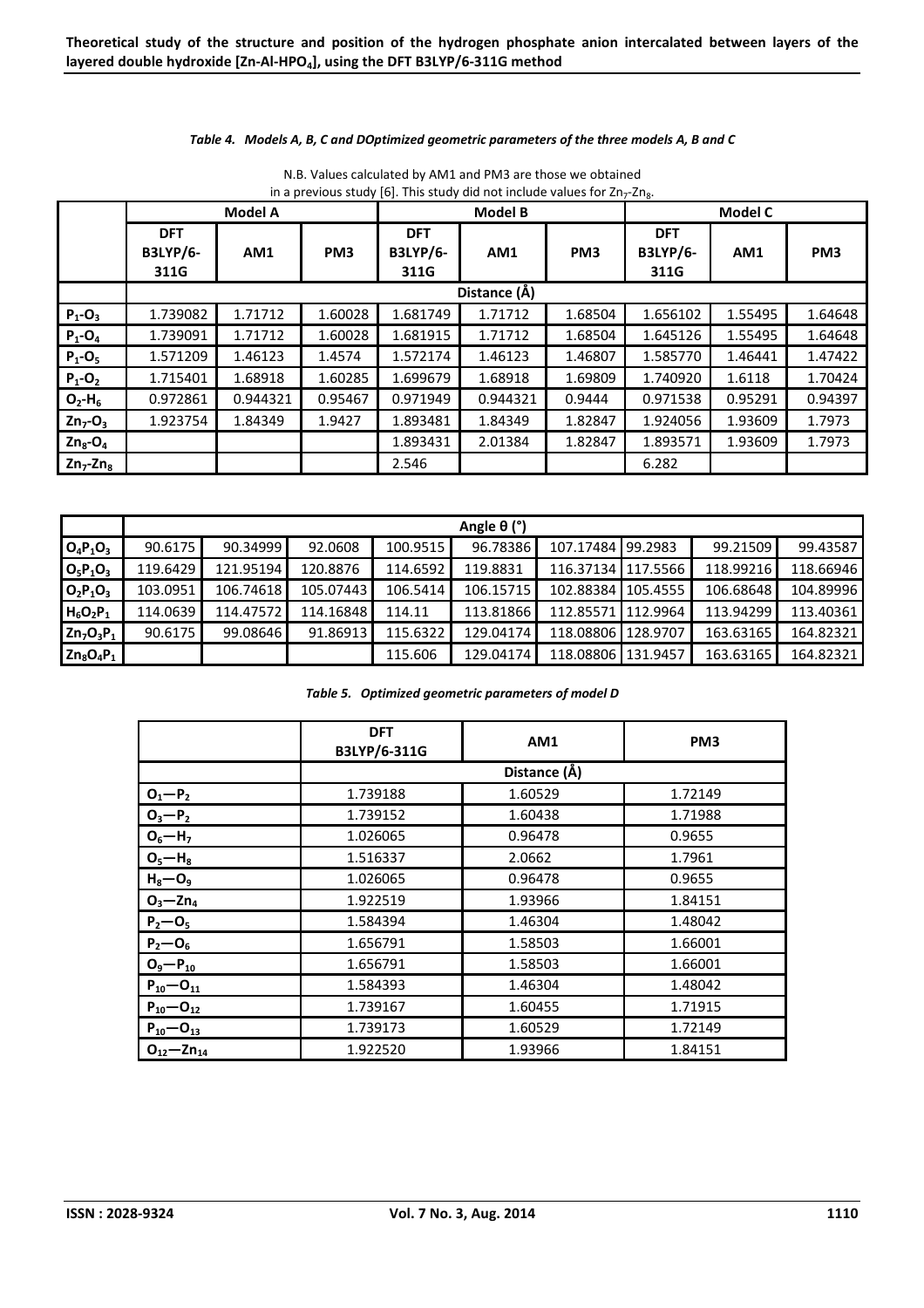|                       |          | Angle $\theta$ (°) |           |
|-----------------------|----------|--------------------|-----------|
| $O_3P_2O_1$           | 95.3073  | 90.21513           | 91.83932  |
| $Zn_4O_3P_2$          | 90.3455  | 98.9677            | 91.90173  |
| $O_5P_2O_1$           | 115.3053 | 119.41925          | 118.76831 |
| $O_6P_2O_1$           | 106.7581 | 106.26565          | 106.61905 |
| $H_7O_6P_2$           | 116.8274 | 117.39804          | 116.21191 |
| $H_8O_5P_2$           | 135.8102 | 153.11287          | 138.09187 |
| $O_9H_8O_5$           | 172.0896 | 156.73556          | 173.91434 |
| $P_{10}O_9H_8$        | 116.8272 | 117.39804          | 116.21191 |
| $O_{11}P_{10}O_9$     | 115.2729 | 112.58903          | 111.58168 |
| $O_{12}P_{10}O_9$     | 106.7541 | 106.27571          | 106.76512 |
| $O_{13}P_{10}O_9$     | 106.7538 | 106.27571          | 106.76512 |
| $Zn_{14}O_{12}P_{10}$ | 90.3451  | 98.9677            | 91.90173  |

*Table 6. Vibration frequencies of models A, B, C and D and of the LDH [Zn-Al-HPO<sup>4</sup> ] (cm-1)* 

|                |            | $V_1$      |                 |                   | V <sub>2</sub>               |                          |            | $V_3$        |                 |                   | $V_4$      |                   |
|----------------|------------|------------|-----------------|-------------------|------------------------------|--------------------------|------------|--------------|-----------------|-------------------|------------|-------------------|
|                | <b>DFT</b> | AM1        | PM <sub>3</sub> | <b>DFT</b>        | AM1                          | PM <sub>3</sub>          | <b>DFT</b> | AM1          | PM <sub>3</sub> | <b>DFT</b>        | AM1        | PM <sub>3</sub>   |
| <b>Model A</b> | 1004       | 923        | 215             | 390<br>373        | 406<br>431                   | 357<br>380               | 1078       | 1049         | 961             | 726               | 865        | 722<br>728        |
| <b>Model B</b> | 808<br>964 | 909<br>947 | 808             | 400<br>358        | 394<br>431                   | 362                      | 1086       | 1054         | 948             | 528<br>691        | 563        | 689<br>770        |
| <b>Model C</b> | 832<br>979 | 817        | 841             | 293<br>375        | 412<br>443                   | 367<br>422               | 1075       | 959          | 941             | 666<br>798        | 533        | 771               |
| <b>Model D</b> | 936<br>981 | 927<br>932 | 829<br>837      | 401<br>412<br>456 | 413<br>432<br>442            | 365<br>386<br>438<br>470 | 981        | 1069<br>1079 | 960<br>972      | 834<br>837<br>889 | 849<br>857 | 720<br>424<br>739 |
| $[Zn-AI-HPO4]$ |            | 780        |                 |                   | $\qquad \qquad \blacksquare$ |                          |            | 1030         |                 |                   | 550        |                   |

*Table 7. Enthalpy of formation of the HPO<sup>4</sup> 2- anion and the four models A, B, C and D calculated by DFT B3LYP/6-311G (Kcal/mol)* 

|                               | <b>Enthalpy of formation</b> |
|-------------------------------|------------------------------|
| HPO <sub>a</sub> <sup>2</sup> | - 403345.985                 |
| <b>Model A</b>                | -1519880.819                 |
| <b>Model B</b>                | -2636424.798                 |
| Model C                       | -2636419.571                 |
| <b>Model D</b>                | -3039787.994                 |

*Table 8. Force constants of the Zn-O bond of the four models A, B, C and D calculated by DFT B3LYP/6-311G (mdyn/Å)* 

|                | <b>DFT</b><br>B3LYP/6-311G | AM1    | PM <sub>3</sub> |
|----------------|----------------------------|--------|-----------------|
| Model A        | 0.8887                     | 1.2291 | 1.3778          |
| Model B        | 0.882                      | 0.8325 | 1.3489          |
| Model C        | 0.3551                     | 0.5708 | 0.9013          |
| <b>Model D</b> | 1.292                      | 1.2493 | 1.3985          |

The two bonds P<sub>1</sub>-O<sub>3</sub> and P<sub>1</sub>-O<sub>4</sub> are longer in models A, B and C than in the free HPO<sub>4</sub><sup>2</sup> anion. However the length of the  $P_1$ -O<sub>5</sub> bond remains almost constant in the free anion and in models A, B and C.

From Tables 7 and 8 we can draw two main observations. Firstly, the enthalpy of formation calculated using DFT B3LYP/6- 311G shows that in absolute value the ΔH°f of model D is greater than that of model B, that of model B is greater than that of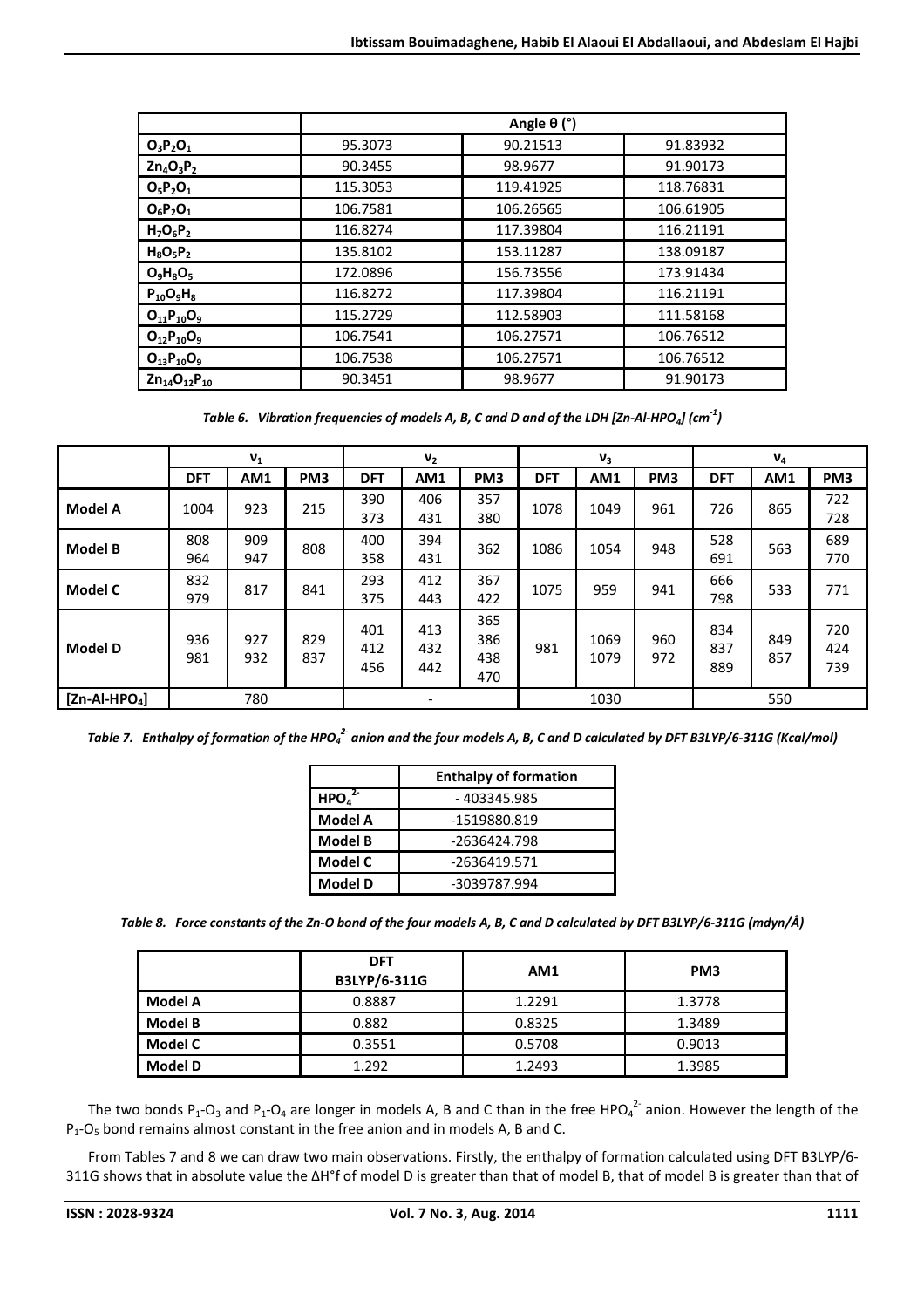model C, that of model C is greater than that of model A, and that of model A is greater than that of the hydrogen phosphate anion HPO $_4^2$  in the free state. Secondly, the force constant of the Zn-O bond in model D is greater than that in model A, that in model A is greater than that in model B, and that in model B is greater than that in model C. We can see that the four models A, B, C and D do not have the same physico-chemical properties, even though models B and C in particular appear very similar in structure, and can be transformed into each other by rotation. The results show that model D is the most stable of the four, and that the hydrogen phosphate anion intercalated between the layers of the LDH  $[Zn-AI+HPO<sub>4</sub>]$  is probably bound not to the zinc atoms but to water molecules by hydrogen bonds.

### **3.4 THE HPO<sup>4</sup> 2- ANION IN HYDROGEN BONDS**

The hydrogen bond forms between the hydrogen atoms of the water molecules and the oxygen atoms in non-shared doublets of the HPO $_4^2$  anion. The anion has eight free doublets and two negative charges, enabling it to bind to ten water molecules. In this study, we consider only the five most stable cases (Figure 5).



*Fig. 5. The HPO<sup>4</sup> 2- anion bound to water molecules by hydrogen bonds: the five most stable structures* 

In order to determine the most stable configuration, we determined the enthalpy of formation of each system as a function of a number of geometric parameters. The formation of the hydrogen bonds corresponds to the following reaction:

$$
HP_4^{2-} + nH_2O \rightarrow (HPO_4, nH_2O)^{2-}
$$

$$
\Delta H^{\circ}{}_{r} = \Delta H^{\circ}{}_{f}(\text{HPO}_{4}^{2-}, n\text{H}_{2}\text{O}) - \Delta H^{\circ}{}_{f}(\text{HPO}_{4}^{2-}) - n\Delta H^{\circ}{}_{f}(\text{H}_{2}\text{O})
$$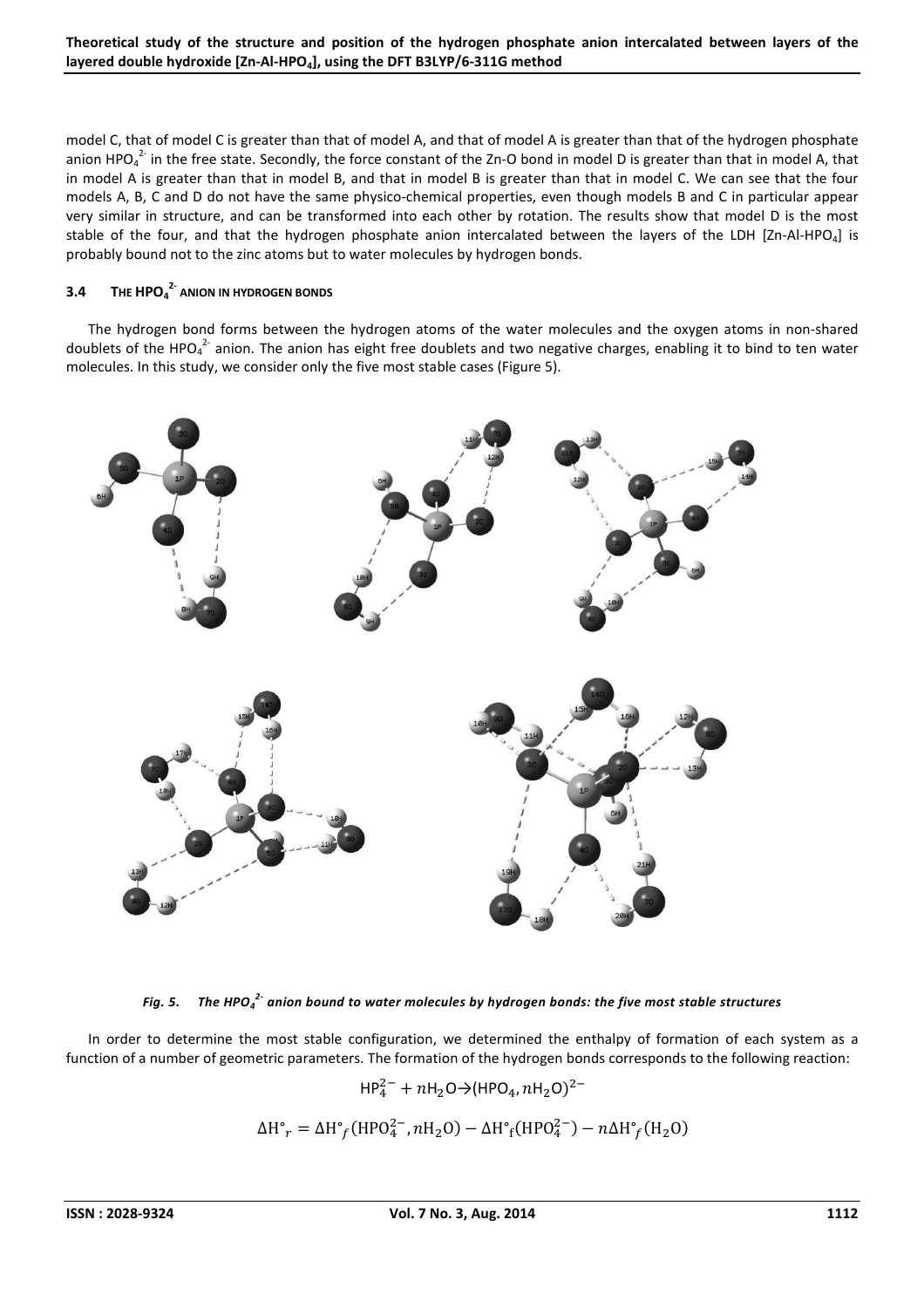We calculated the values of enthalpy of formation (Table 9) and the enthalpy of the reaction as a function of the number of water molecules (Table 10) and plotted the variation in the enthalpy of reaction against the number of water molecules bound to the hydrogen phosphate anion (Figure 6).

| <b>Molecules</b>              | $\Delta H^{\circ}_{f}$ , Kcal/mol<br><b>DFT B3LYB/6-311G</b> |
|-------------------------------|--------------------------------------------------------------|
| $(HPO4, 1H2O)2$               | -451338.329                                                  |
| $(HPO4, 2H2O)2$               | -499323.845                                                  |
| $(HPO4, 3H2O)2$               | -547306.54                                                   |
| $(HPO4, 4H2O)^{2}$            | -595290.487                                                  |
| $(HPO4, 5H2O)2$               | -643268.91                                                   |
| HPO <sub>4</sub> <sup>2</sup> | -403247.62                                                   |
| H,O                           | -47951.601                                                   |

*Table 9. Enthalpy of formation calculated by DFT B3LYP/6-311 (ΔH°f, Kcal/mol).* 

*Table 10. Enthalpy of reaction calculated by DFT B3LYP/6-311 (ΔH°r, Kcal/mol)* 

| <b>Number of water</b><br>molecules | $\Delta H$ , (Kcal/mol) |
|-------------------------------------|-------------------------|
|                                     | -139.108009             |
|                                     | -173.023582             |
|                                     | -204.117308             |
|                                     | -236.463856             |
|                                     | -263.286061             |





The plot of  $\Delta H^o$ <sub>r</sub> (Figure 6) as a function of the number of water molecules bounds to the anion shows that the energy involved in the association between these chemical species is in inverse proportion to the number of water molecules. This decrease corresponds to the formation of increasingly stable structures, indicating that the HPO $_4^2$  anion is bound to five water molecules.